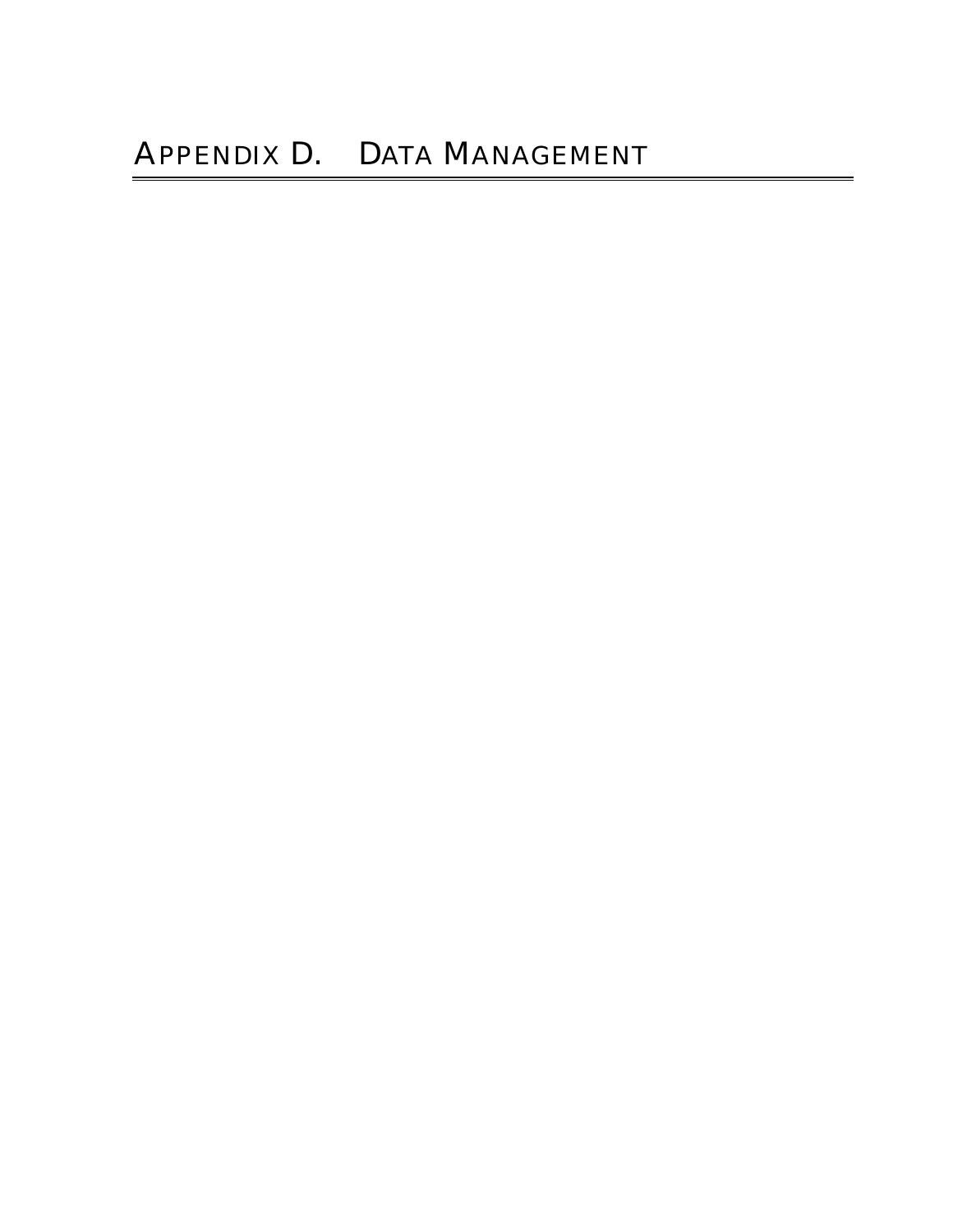# **Appendix D. Data Management**

### **LABORATORY REPLICATES AND FIELD DUPLICATES**

Chemical concentrations obtained from the analysis of laboratory replicates (two or more analyses done on the same sample). Results for replicates were averaged according to the following rules.

Averaging rules were dependent on whether the result was a "detect" or "non-detect." If all concentrations were detects for a given parameter, the values were simply averaged arithmetically. If all concentrations were undetected for a given parameter, the minimum detection limit was reported as the "average." If the concentrations are a mixture of detects and non-detects, only the detected concentrations are averaged and the result is considered a detected concentration. The following table illustrates the three cases with example data.

| <b>CHEMICAL</b>   | <b>CONCENTRATION 1</b> | <b>CONCENTRATION 2</b> | <b>AVERAGE</b><br><b>CONCENTRATION</b> |
|-------------------|------------------------|------------------------|----------------------------------------|
| Lead              | 50                     | 40                     | 45                                     |
| Hexachlorobenzene | 10 U                   | 20 U                   | 10 U                                   |
| Mercury           | 0.50                   | 0.60 U                 | 0.50                                   |

#### **Table D-1. Example calculations**

U represents a non-detect concentration

### **SIGNIFICANT FIGURES AND ROUNDING**

The laboratory typically reports results with 2 or 3 significant figures depending on the instrument. Examples:

#### **Table D-2. Examples of different numbers of significant figures**

| <b>2 SIGNIFICANT FIGURES</b> | <b>3 SIGNIFICANT FIGURES</b> |  |
|------------------------------|------------------------------|--|
| 19                           | 19.1                         |  |
| 120                          | 122                          |  |
| 3,600                        | 3,550                        |  |

When a calculation involves addition, such as totaling PCBs or PAHs, the calculation can only be as precise as the least precise number that went into the calculation. Example (assuming 2 significant figures):

210+19=229, but this would be reported as 230 because the trailing zero in the number 210 is not significant.

When a calculation involves multiplication or division, such as when carbon normalizing, all significant figures are carried through the calculation and then the